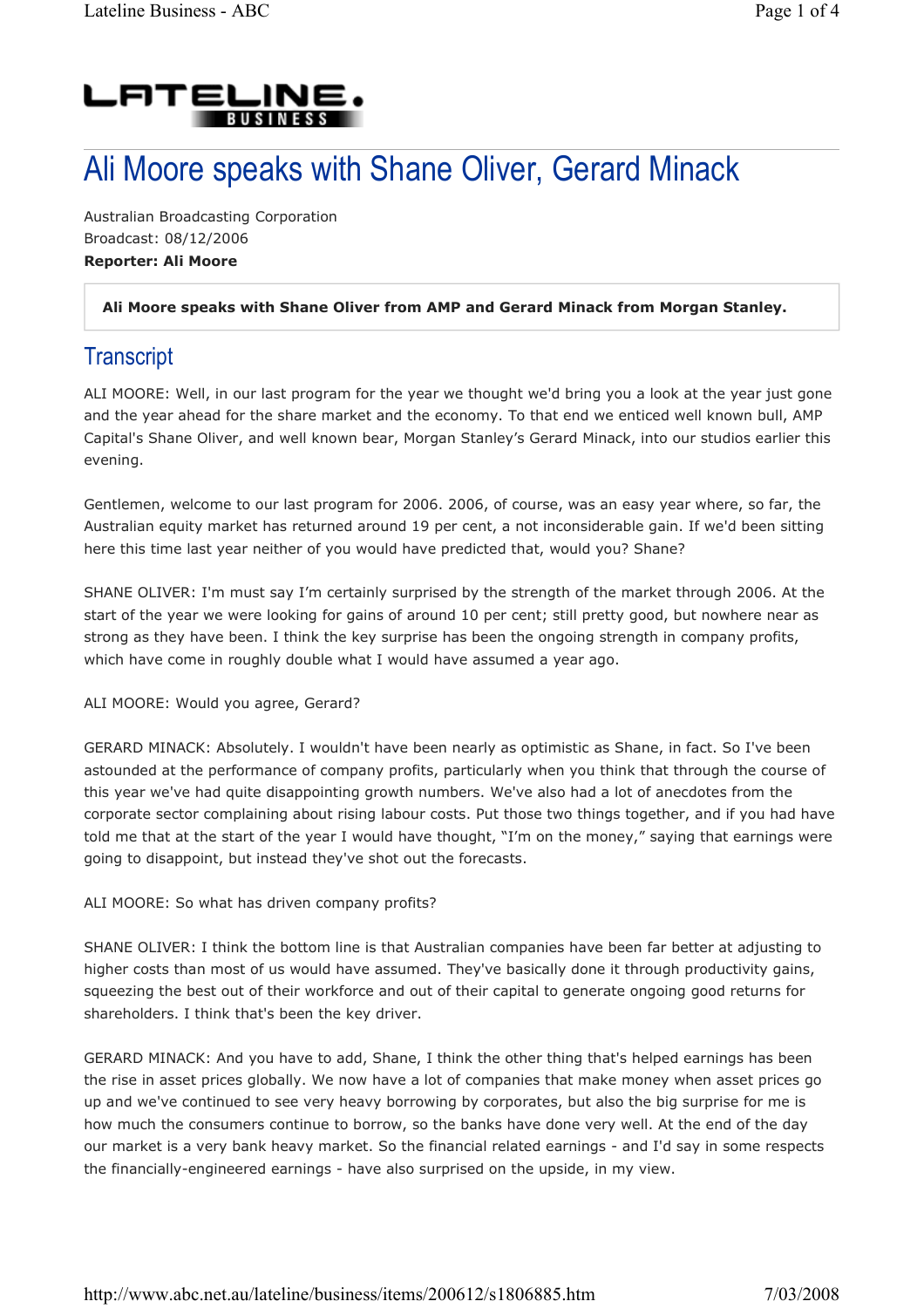ALI MOORE: Let's look at going into 2007. If we look at the economic landscape we have an American economy that's slowing, but no one seems to know just how fast. We have an Australian economy where we're also slowing, but have very low unemployment. Things seem to be tracking quite well. Do you think that this year can be another year of 19 per cent returns on the equity market. Gerard?

GERARD MINACK: My big problem is that I've got exactly the same thoughts on '07 that I had on '06, and obviously I was wrong on '06. We've have got some new news; the housing market in the States has turned and I think that's going to slow the consumer, so there's earnings risks there. I think the disappointment in domestic growth will intensify next year, given that we've got, firstly, a drought. Secondly, it seems that the capex boom is over. Thirdly, the household sector has to cope with the impact of higher rates, so I think the growth slow down is likely. Finally, in terms of asset market pricing, I think we've pushed the envelope almost, perhaps not quite as far as we can take it.

ALI MOORE: Before I ask you, Shane, what does that all add up to, though, for an overall performance in '07? Not quite as negative as you're tempted to be?

GERARD MINACK: The real problem I've got is I think we're developing a bubble. As we saw with the tech boom, picking the top on a bubble is very difficult, even the timing. But if this thing goes parabolic the top may not be that far away, but it may be a fair way away in terms of prices. I guess my view is, I wouldn't be surprised to see a strong start to the year, but I'd be very surprised if we didn't see some outright declines in the second half of the year. How we finish up? Not sure. I think we'll be down on a Decemberto-December basis.

ALI MOORE: Shane, you're nodding, but do you agree?

SHANE OLIVER: No, I don't. Basically, people have been worrying about a bubble in the Australian share market, or global shares for the last couple of years. But the bottom line is that the companies not overly valued, they're trading on PEs below historical averages. I don't see a global recession or a sharp downturn in growth. If you look at the US economy, sure it's slowing down, but there are even signs the US housing market is starting to hit bottom, and the likelihood is that the rest of the economy can sail on at a reasonable pace. So, yes, a bit slower than it has been, but certainly not a hard landing. I think profit growth in the US will remain positive. Likewise when you look at Australia; yes, we've had a slowdown, in fact growth over the last year has just been 2 per cent, but yet companies have still been able to generate reasonable profit growth. My feeling is that that will continue. On top of all of this we have the added uncertainty, as Gerard alluded to, of M&A activity and fund flows into the share markets.

#### ALI MOORE: And that momentum?

SHANE OLIVER: And that the momentum is still building up. My feeling is that the build up in M&A activity, that's merger activity, partly funded by private equity firms, is still early days yet. If you look at the level of M&A activity relative to the overall market, it's still relatively low. With the cost of capital still staying low, corporate gearing is still extremely low. It can go up a hell of a lot higher than it currently is. My feeling is that this whole story can go on for a lot longer. At the end of the year I see a return of around 14 per cent from Australian shares.

#### ALI MOORE: Would you agree, Gerard?

GERARD MINACK: I do agree with Shane that the M&A boom can continue for a while. But the one thing I'd say in response to Shane's comment about leverage is that although average leverage is lower than it was several years ago, the leverage deals that are being done are now as leveraged as the deals that were being done back 1999, 2000, and they ultimately proved to be bad deals with a lot of bankruptcies.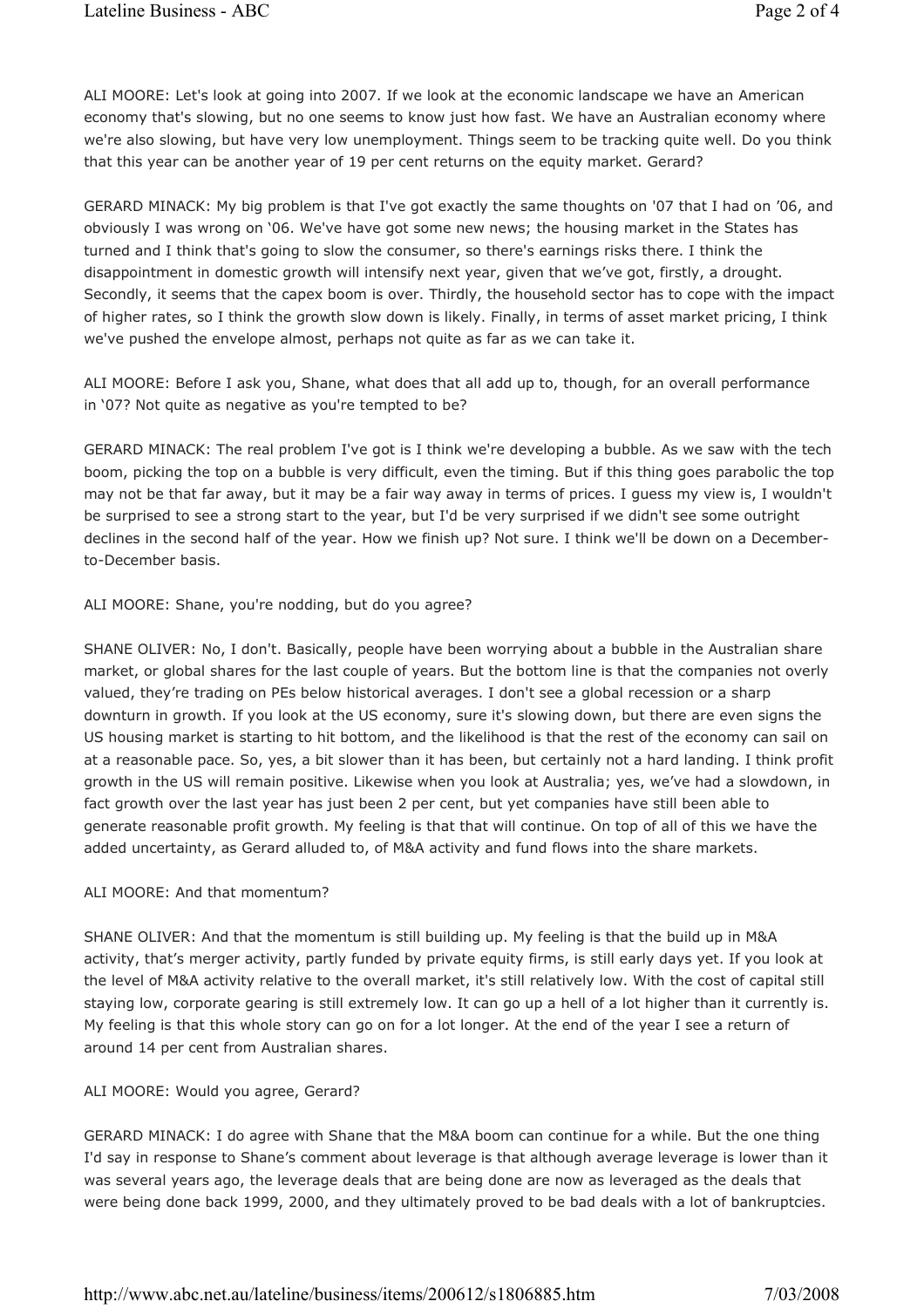ALI MOORE: But there's more headroom this time around, isn't there? If you look at the ratio of debt to equity?

GERARD MINACK: In aggregate that's absolutely fine, but the average company never goes broke. You've got to look at the companies that are leveraging up, and in the States what we're starting to see now are debt to broadly defined earnings, EBITDA, so earnings before depreciation, interest and tax, going to ratios of about six, so six times the debt to that earnings base. They were exactly the same sort of ratios that we saw in 1999. If we subsequently see a pull back in earnings, then the leverage intensifies.

ALI MOORE: That's true, isn't it, Shane? Everything is priced for perfection at the moment?

SHANE OLIVER: I wouldn't say that. Back in 1999, 2000 the US share market was trading on a forward PE of around 25 times; today it's about 15 times. So it's very hard to say the market is priced to full perfection. The other thing to note is that the thing that brought all of this undone in the late 1990s, early 2000 - of course we had this massive bubble in tech stocks. Tech stocks went on to a PE of infinity, in some cases, or 100 times for the NASDAQ. But interest rates rose a lot further. Through next year we actually see the Fed starting to cut interest rates and so the threat to the leverage that Gerard is referring to, I think will start to fade away as interest rates start to come off.

ALI MOORE: Gerard, what do you think on interest rates? Do you agree with that?

GERARD MINACK: I don't. I agree that rates clearly aren't as high as they are, but debt levels, particularly amongst consumers, are a lot higher. The overleveraged sector back in the late 1990s was the corporate sector and they crumpled under the weight of those rates. This time I think it's going to be the consumer that will crumple and the corporate sector, in a sense, will be collateral damage.

SHANE OLIVER: 80 per cent of loans in America of US consumers are fixed rate. They're locked in. They haven't been affected by what the Fed has done in terms of raising interest rates. So they're protected, to a large degree, from what's gone on, so therefore I don't see the US consumer getting into big trouble.

ALI MOORE: Both of you are going to have to agree to disagree on this one. There are three quick points that I want to cover off with you because I know people are really interested in them: We talked about American rates, domestically, interest rates. Shane, what's your call for what's going to happen next year?

SHANE OLIVER: Interest rates are now on hold and they're probably going to stay on hold out to the middle of the year, after which we see the Reserve Bank starting to cut interest rates probably to about 5.75 per cent by the end of next year. That's going to be driven by continued moderation in growth in the Australian, growth of somewhere between 2 and 3 per cent, and an abatement of the inflation worries that have scared the Reserve Bank through 2006.

#### ALI MOORE: Gerard?

GERARD MINACK: It seems to be the case tonight; I half agree with Shane. I certainly think the RBA is done. I also expect the Reserve Bank to make its first cut in interest rates before the middle of next year. Beyond that it will depend how the consumer responds to what I expect to see as rising unemployment. If the economy continues to deteriorate in the second half of next year, then I think we could see a succession of rate cuts.

ALI MOORE: The other issue a lot of people who hold these stocks, in particular, everything is meant to